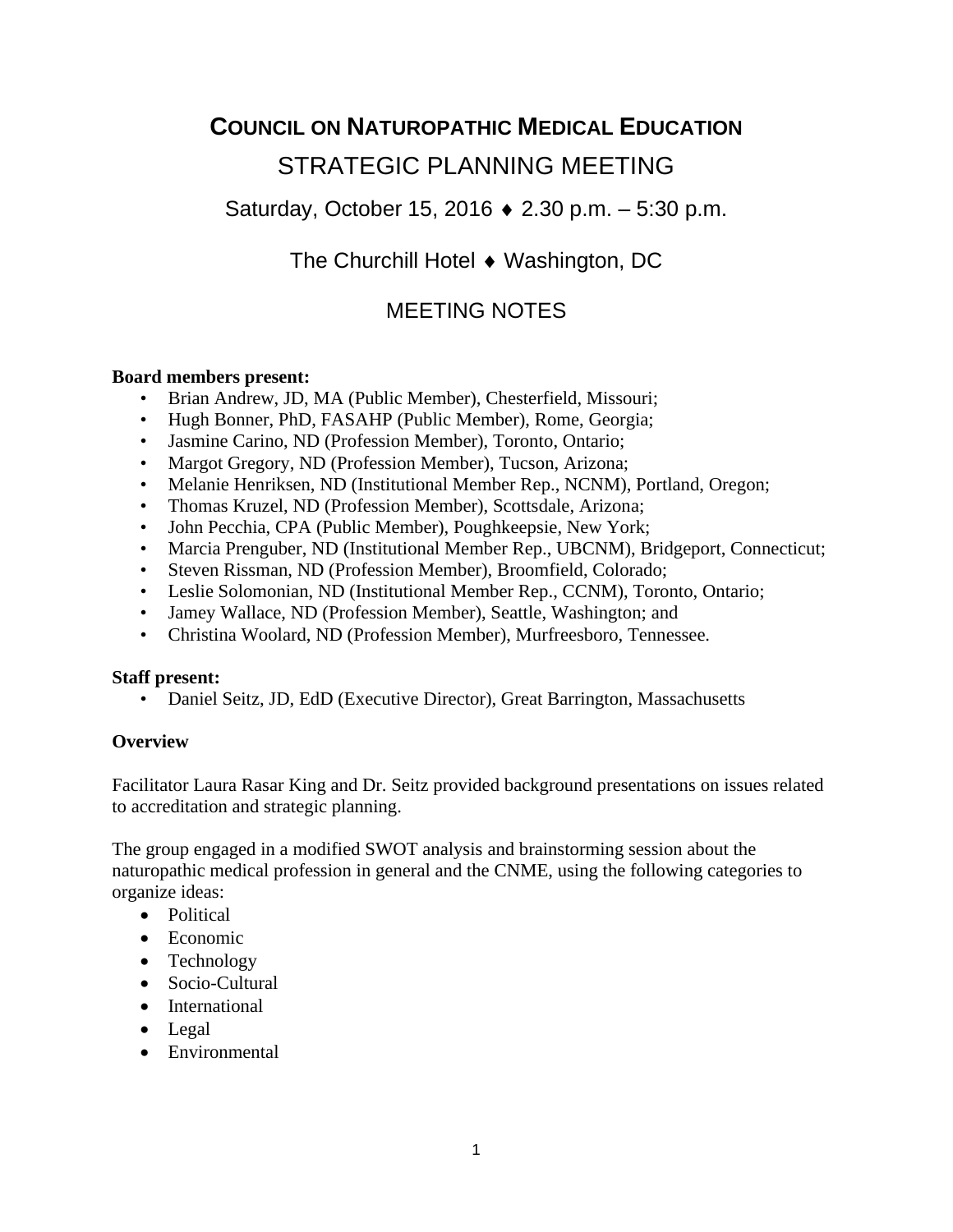While there was not enough time during the retreat to utilize the results of the SWOT analysis and brainstorming in order to begin work on developing a strategic plan, the group agreed that the background information and the participant input (see below) provided a good start for work on a strategic plan. It was agreed that the Strategic Planning Committee should meet before the May 2017 CNME meeting to review this input and continue work on developing a strategic plan.

### **Participant Input**

Political:

- The ACA presents some opportunities for the ND profession
- It's essential for the profession that CNME remain in good standing with the US Dept. of Education (USDE)
- Concern: the CNME may be forced through USDE regulations to engage in some actions we do not consider to be useful or worthwhile
- Co-optation of aspects of natural medicine by allopathic medicine and other healthcare fields is a challenge (e.g., functional medicine)
- There is steadily increasing recognition for the naturopathic field
- NDs generally lack sufficient human resources for engaging in effective lobbying
- Lack of widespread licensing in the US impedes the growth of profession
- The profession needs a financially viable PAC; we have the Institute for Natural Medicine (INM) which funds projects, but it is basically just getting started
- There's a lack of public funding for naturopathic medicine—both in regard to training of doctors and delivery of care
- The legal scope of practice does not match training in most jurisdiction; it is usually narrower
- Some proposed legislative changes in higher education may prove detrimental to ND programs
- NDs and naturopathic medicine are held to different, higher standard of scrutiny than in conventional medical fields—this is a challenge
- We have the opportunity to collect outcomes data to demonstrate effectiveness
- There's a perception of lack of evidence for naturopathic medicine
- Our professional associations are involved in promoting political change for our field with varying success
- We need to raise awareness and respect for profession, but we're challenged by infighting
- Expansion and licensure of the field is a slow process
- Naturopathic medicine is held to a different standard (e.g., one death attributed to ND care can be devastating); we are challenged by the inherent bias against any new paradigm
- One of our strengths is that natural/naturopathic medicine appeals to a broad crosssection of American Society
- Another strength is that we've gained some inclusion & recognition by the NIH
- A threat is a lack of (or slow) change in the political landscape, which slows down ND recognition
- USDE recognition is a strength, but changes in requirements may prove challenging
- Weaknesses: lack of a financially viable PAC; insufficient human resources for lobbying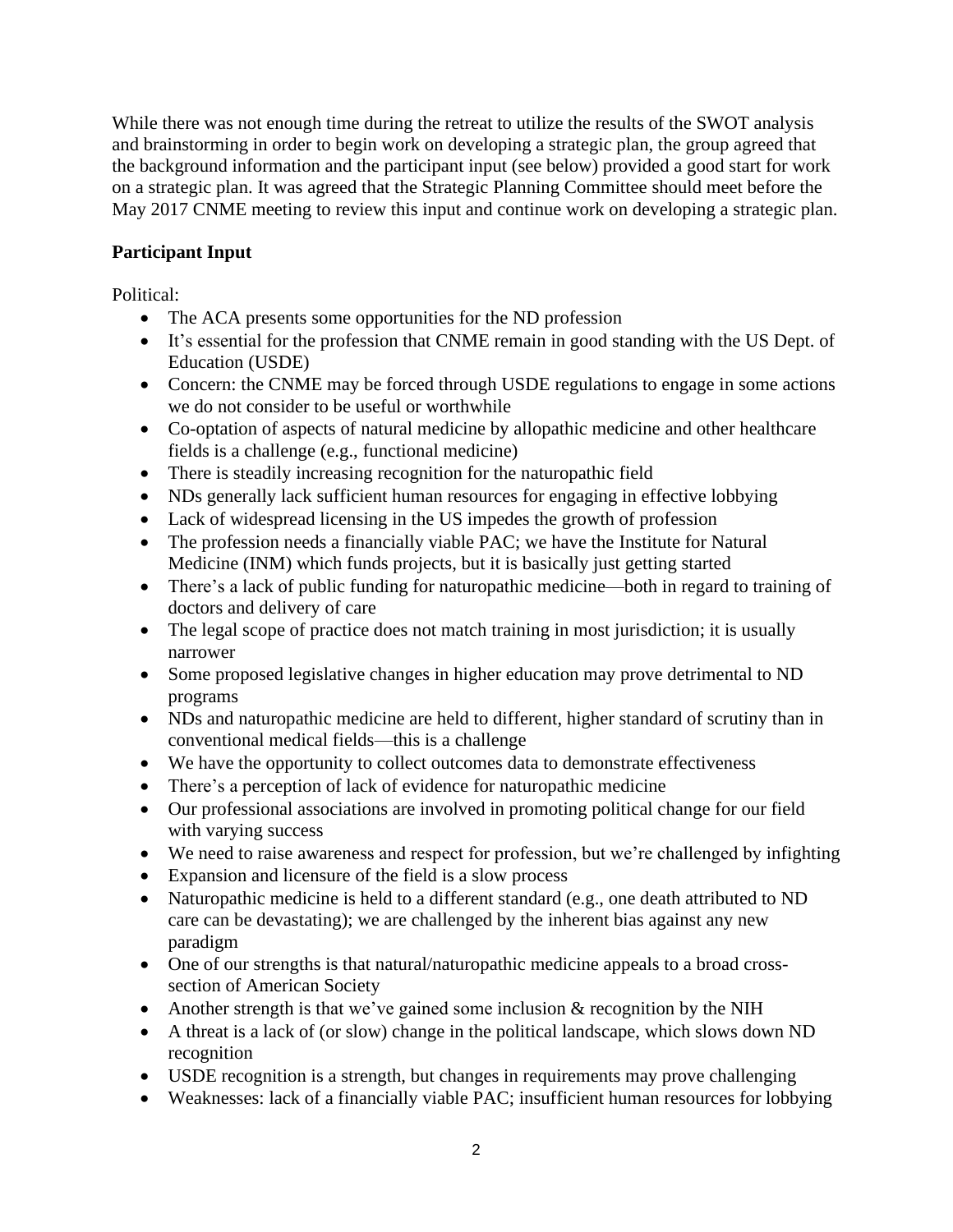International:

- USDE and other US regulations that affect the CNME may impact Canadian practices and accreditation (and potentially other international institutions)
- Should there be a "one size fits all" set of standards for ND education?
- CNME is occasionally contacted about accrediting programs outside of the U.S. and Canada: Would this be useful to do or even feasible?
- Accreditation of programs in countries other than the US and Canada may support the development of naturopathic medicine internationally

#### Economic:

- Accessibility of Naturopathic Medicine (and training) to socio-economically diverse population can be a challenge
- Admissions process and practice management are important to success of practitioners
- CNME's federal recognition is important to the success of the field
- Other fields co-opting the ND profession may hurt us financially
- Cost of compliance with laws and regulations has a financial impact on CNME, the schools, and practitioners
- The high cost of ND education vs. the expected return on investment has led to a decrease enrollment at the schools
- Cost of healthcare is both a challenge and opportunity
- Employment opportunities for ND are not very plentiful
- The disparity in medical insurance coverage for MDs vs. NDs is a challenge
- Group based medicine in delivery of naturopathic care may be a favorable model for us
- The high tuition of ND education has a negative impact on building the field
- A challenge and opportunity it to gain inclusion for NDs in the VA and Medicare
- There's a comparative lack of research funding and grants for naturopathic medicine, which impacts credibility
- More federal recognition would increase ND status
- One of the unfavorable larger economic trends is reduced applications across the board in higher education
- There's no strong financial base (e.g., PAC) for naturopathic medicine
- There may be opportunities to nominate NDs to serve on research panels
- We're largely excluded from the healthcare insurance system
- Major opportunities for NDs are incorporation into the VA system, recognition by Medicare, mandatory insurance reimbursement for ND services
- Encouraging collaborative residencies and residencies outside of naturopathic medicine is important
- The concept of return on investment (ROI) is important to consider: What are the schools doing to ensure that students are getting a good ROI for their education?
- ND salaries are generally problematic
- Our field has limited sources of funding
- ND institutions are largely tuition dependent; non-tuition funding constitutes a relatively small percentage of revenue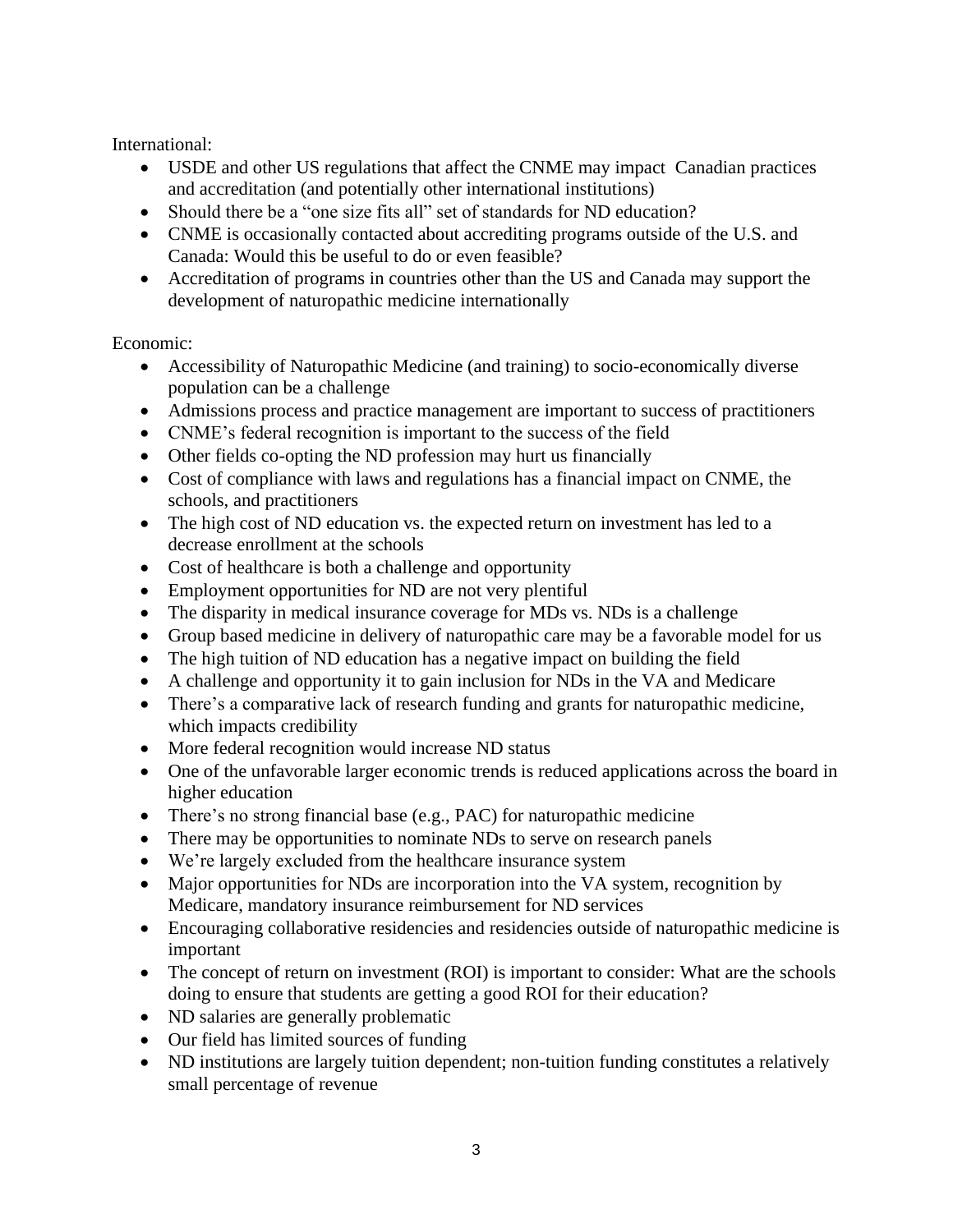- Strengths of our field: it's not allopathic medicine; it provides more complete care; there's an emphasis on wellness; the CNME is recognized by the DOE
- Threats to our field: cooptation by the conventional medical system; lack of licensing in many jurisdictions; lack of recognition in important federal programs (e.g. Medicare)
- Tuition for ND programs is high relative to the salary that most NDs earn
- Weaknesses of our field: we not part of the health insurance system; decrease in employment opportunities; high tuition rates
- NDs don't own the modalities; any other field can use them
- We need to define more clearly what it is that NDs do

## Legal:

- A dialogue with institutional accreditors might be useful
- Expanding the ND scope of practice to include prescription authority is an important issue for the field
- There is comparatively little federal recognition of the ND profession
- NDs are held to an unreasonable standard of perfection in comparison to conventional MDs
- Healthcare regulations are becoming more burdensome
- CNME's requirements do not demonstrate how well students are trained to prescribe pharmaceuticals
- Given that NDs have sought (or have) prescription authority in a number of jurisdictions, maybe this aspect of the standards should be more detailed

Technology:

- Assist in getting products to market
- Conflicting philosophies between natural medicine and technology/modern medicine
- Emerging educational technology may be helpful for ND education
- We need to stay abreast of emerging trends in educational technology
- Emerging trends in medicine genetics, procedure oriented
- The future role of online delivery in the training of naturopathic doctors needs to be addressed
- Industry partnerships provide opportunities to schools and the profession
- Is natural medicine antithetical to technology
- Within our field, there's a lack of resources to fund technology
- Opportunities include: partnerships with industry and nutraceutical companies to help get their products to market; telemedicine
- Opposition and threat: distance education programs in naturopathy
- Technology may allow for a possible reduction of residential requirements in programs
- Reducing residential requirements by embracing technology should be considered
- A strength: ND medicine is technologically savvy
- Impact of telemedicine on emerging fields role of academic medical centers
- Telemedicine can be an opportunity or threat for naturopathic medicine
- A weakness in our field is lack of financial resources to fund technology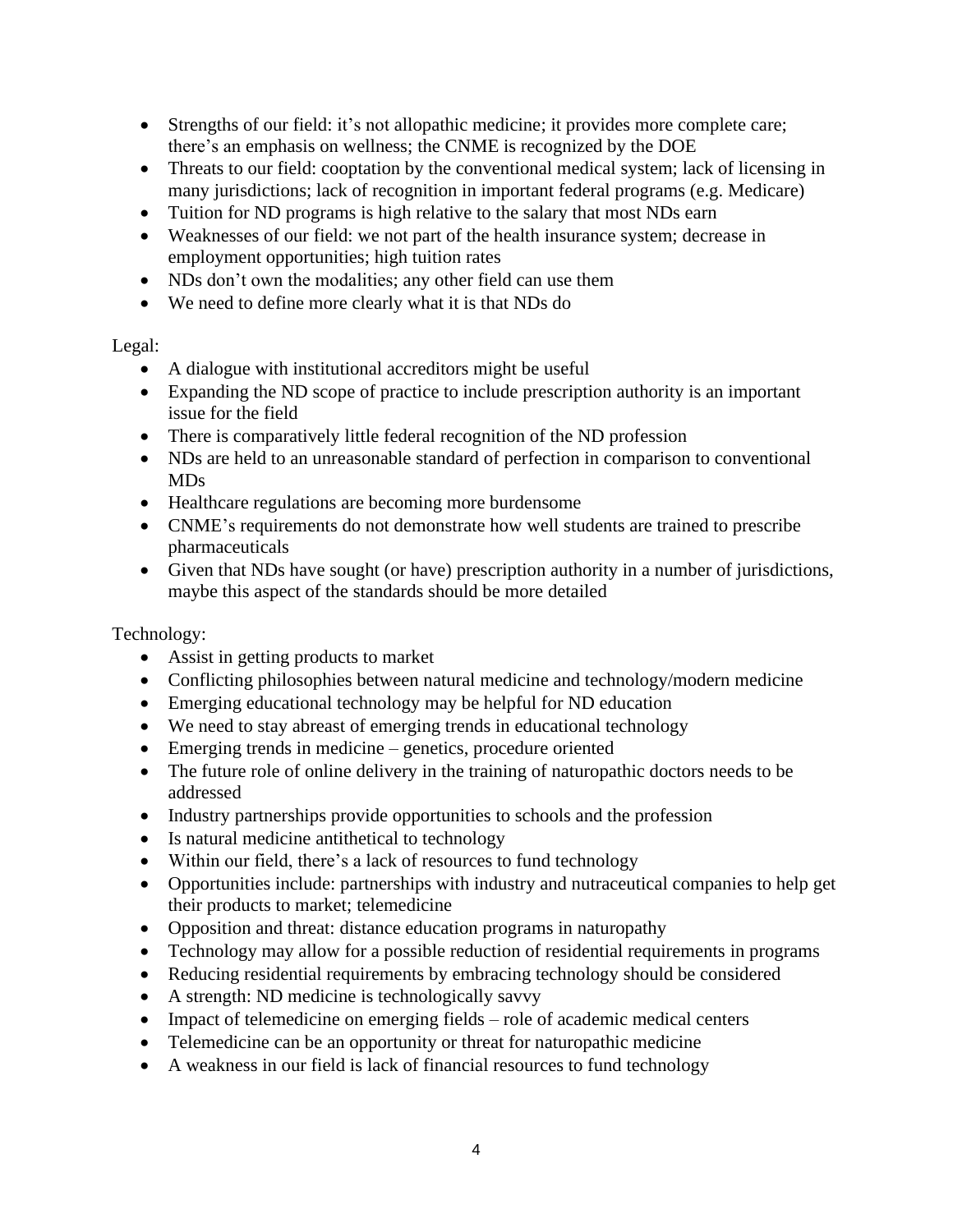Environmental:

• The widespread environmental problems that impact health provide opportunities for NDs

Socio-Cultural:

- Access to naturopathic medicine care is an issue
- Natural medicine is well positioned to address issues around an aging population
- Naturopathic medicine Appeals to broad segment of society
- Some consider naturopathic medicine to be an elitist field of medicine
- We are a small, but relatively cohesive profession
- The profession needs to come together and get a handle on integration: what it means and how to do it
- We need to increase the diversity of patients; currently, they are mostly Caucasian, female, professional, higher income
- We need to increase the diversity of students; currently, they mainly Caucasian and female
- Diversity of students and patients, and accessibility of the education and clinical services, are important issues
- Should we look at specialized health programs?
- We need to be aware of emerging trends in medicine
- Our emphasis on wellness is a strength
- Even in licensed states, many people are not familiar with naturopathic medicine
- Do we fight or integrate with conventional medicine? How do we deal with cooptation
- Is functional medicine coopting us or giving us better exposure?
- Inter-disciplinary education is important
- Lack of diversity in the students and patients (women, young, middle age): What can be done to address this?
- Concerned that we're losing ground to other professions
- Gaining mandatory insurance coverage is an important goal for NDs
- MD education neglects natural/naturopathic medicine
- We need to be strategic about positioning the profession in the emerging healthcare market
- Effective professional branding is important
- The reality of ND education in this country is that we lack diversity; AANMC has identified diversity as a major agenda item for future discussion
- Regional accreditors sometime have a diversity component in their standards (board, faculty and student diversity)
- Shift in value of education
- Favorable trends in public awareness of natural medicine
- We are not allopathic medicine and should not try to be
- NDs have the skills to potentially work with many different populations

Potential Implication for CNME:

• Are there types of data we could collect or require the schools to collect that would support the profession?